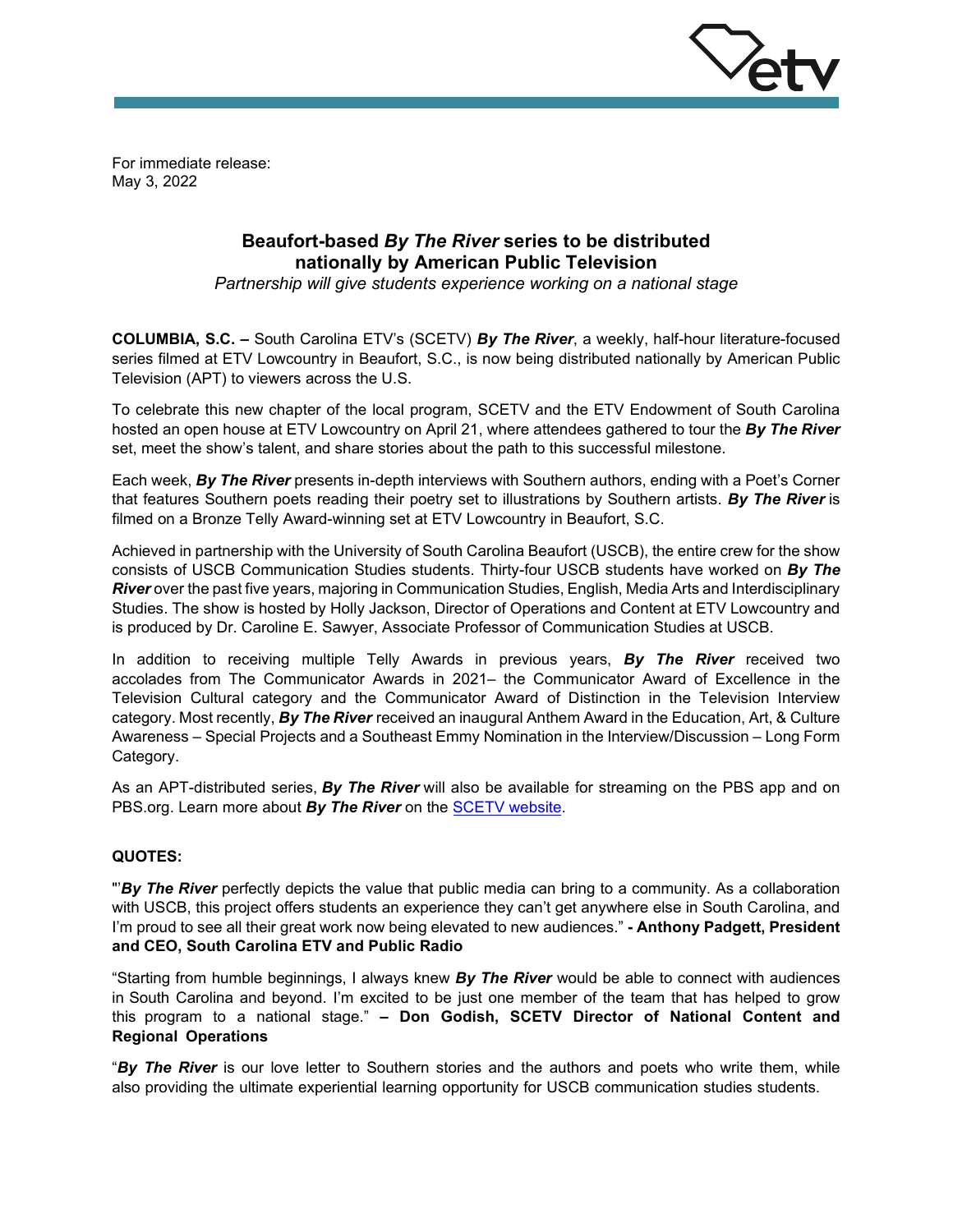

These students will now have the experience working on a national program to add to their resumes in preparation for post-graduation."**– Holly Bounds Jackson, Host of** *By The River* 

### **Fast Facts:**

- SCETV's *By The River*, a weekly, half-hour literature-focused series filmed at ETV Lowcountry in Beaufort, S.C., will be distributed nationally by APT
- To celebrate this new chapter of the local program, SCETV and the ETV Endowment of South Carolina hosted an open house at ETV Lowcountry on April 21
- *By The River* is filmed on a Bronze Telly Award-winning set at ETV Lowcountry in Beaufort, S.C.
- Achieved in partnership with USCB, the crew for the show consists primarily of USCB Communication Studies students
- As an APT-distributed series, *By The River* will also be available for streaming on the PBS app and on PBS.org. Learn more about *By The River* on the [SCETV website.](https://www.scetv.org/watch/by-the-river)

## **About University of South Carolina Beaufort**

*The University of South Carolina Beaufort (USCB) responds to regional needs, draws upon regional strengths, and prepares graduates to contribute locally, national and internationally with its mission of teaching, research, and service. USCB is a senior baccalaureate campus (1,400 to 3,000 students) of the state's largest public university. It offers degree programs in the arts, humanities, professions, and social and natural sciences delivered through on-site instruction and distance education, along with an active program of co-curricular activities and athletics. It serves a racially and culturally diverse student body, including military personnel, veterans and their dependents, and draws from the South Carolina Lowcountry, from around the country, and from around the world. USCB enriches the quality of life for area residents of all ages through its academic programs, continuing education, artistic and cultural offering, community outreach, collaborations with regional initiatives, and life-long learning opportunities. [www.uscb.edu](http://www.uscb.edu/)*

#### **About South Carolina ETV and Public Radio**

*South Carolina ETV (SCETV) is the state's public educational broadcasting network. Using television, radio and diverse digital properties, SCETV's mission is to enrich lives by educating children, informing and connecting citizens, celebrating our culture and environment and instilling the joy of learning. In addition to airing local programs, such as "Carolina Classrooms," "Making it Grow," "Palmetto Scene" and "This Week in South Carolina," SCETV also presents multiple programs to regional and national audiences, including "Expeditions," "Reconnecting Roots," "Reel South," "Somewhere South," "Yoga in Practice" and "Live from Charleston Music Hall." In addition, SC Public Radio produces the national radio production, "Chamber Music from Spoleto Festival USA."*

#### **About American Public Television**

*American Public Television (APT) is the leading syndicator of high-quality, top-rated programming to the nation's public television stations. Founded in 1961, APT distributes 250 new program titles per year and more than one-third of the top 100 highest-rated public television titles in the U.S. APT's diverse catalog includes prominent documentaries, performance, dramas, how-to programs, classic movies, children's series and news and current affairs programs. Doc Martin, Midsomer Murders, America's Test Kitchen From Cook's Illustrated, AfroPoP, Rick Steves' Europe, Pacific Heartbeat, Christopher Kimball's Milk Street Television, Legacy List with Matt Paxton, Lidia's Kitchen, Kevin Belton's New Orleans Kitchen, Simply Ming, The Best of the Joy of Painting with Bob Ross, Live From the Artists Den, James Patterson's Kid Stew and NHK Newsline are a sampling of APT's programs, considered some of the most popular on public television. APT also licenses programs internationally through its APT Worldwide service and distributes Create®TV — featuring the best of public television's lifestyle programming — and WORLD™, public television's*